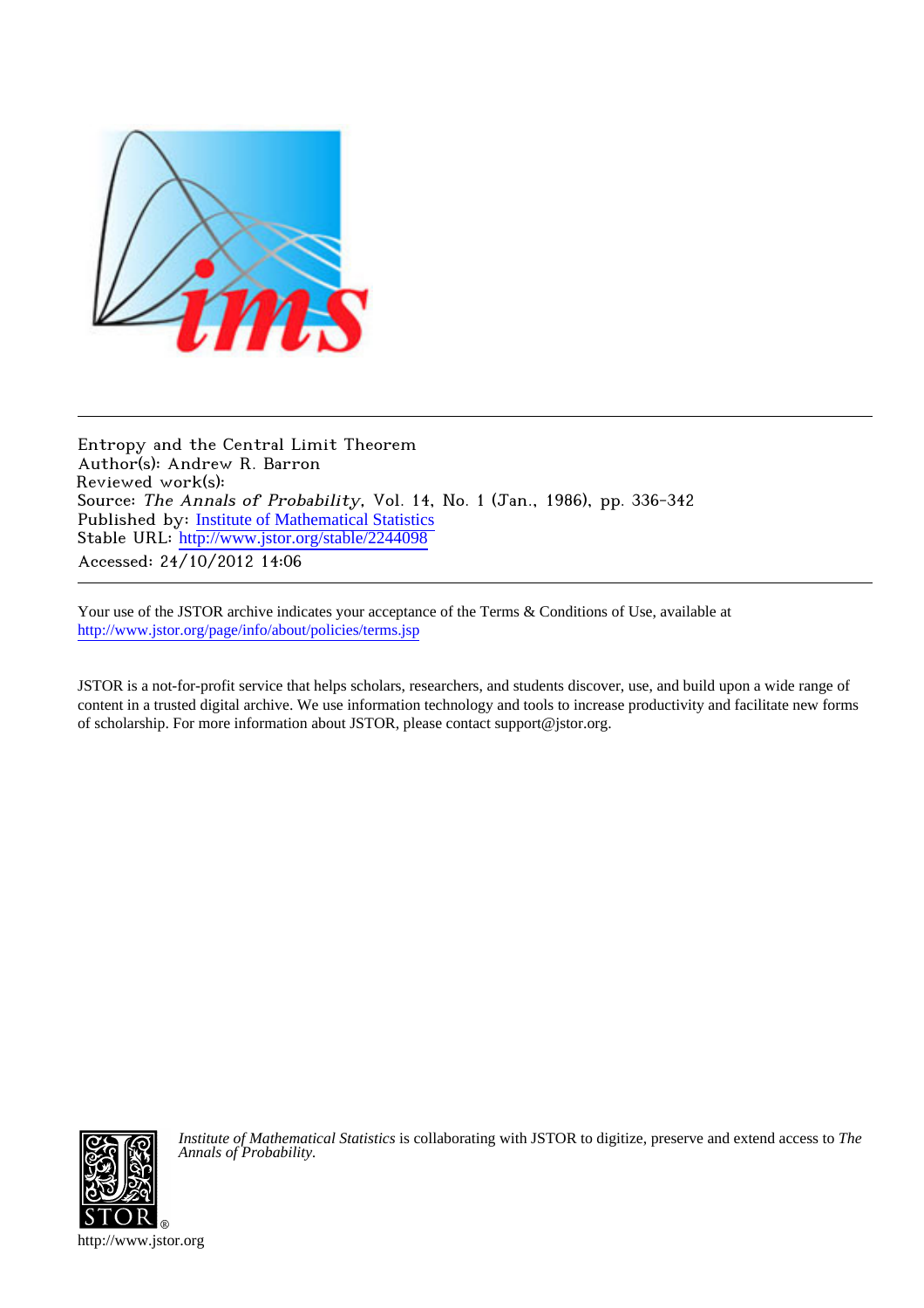# ENTROPY AND THE CENTRAL LIMIT THEOREM'

# BY ANDREW R. BARRON

# Stanford University

A strengthened central limit theorem for densities is established showing monotone convergence in the sense of relative entropy.

1. Introduction. The probability density function  $f_n(x)$  for the standardized sum of i.i.d. random variables with finite variance is shown to converge to the normal density function  $\phi(x)$  in the sense of relative entropy:  $\int_{a}$   $\log f_{n}/\phi$  $\rightarrow 0$  provided the relative entropy is finite for some *n*. Furthermore, the relative entropy decreases along the powers of two subsequence  $n_k = 2^k$ . The classic results of  $L^1$  convergence of the densities (Prohorov, 1952) and convergence in distribution follow as corollaries via the inequality  $(|f_n - \phi|)^2 \leq 2 |f_n \log f_n / \phi$ . The proof of our result does not involve the usual Fourier transform technique, but follows instead from fundamental properties of Shannon entropy and Fisher information.

Motivations for showing convergence of the relative entropy  $D_n = \int f_n \log f_n / \phi$ are well known. For tests of hypotheses (such as  $\phi$  verses  $f_n$ ), the relative entropy is the exponent in the probability of error [Stein's lemma, see Chernoff (1956)]. From information theory, the relative entropy  $D_n$  is the least upper bound to the redundancy (excess average description length) of the Shannon code based on the normal distribution when describing quantizations of samples from  $f_n$ . Our characterization of the centralimit theorem resembles the second law of thermodynamics. Indeed, the decrease of the relative entropy  $D_n$  to zero is equivalent to the increase of the entropy  $H_n = -\int f_n \log f_n$  to the entropy of the normal.

Linnik (1959) used the information measures of Shannon and Fisher in a proof of convergence in distribution. Renyi (1970, page 601) states that Linnik established convergence of  $\int f_n \log f_n / \phi$  to zero. A reading of Linnik reveals that convergence was established only for densities of truncated random variables smoothed by the addition of independent normal random variables. We show that  $D_n \to 0$ , provided it is finite for some n. No smoothness conditions are required of the density  $f<sub>n</sub>$  for this convergence to hold.

Recently Brown (1982) gave an elegant proof of convergence in distribution based on the decrease of Fisher informations. We extend Brown's argument to show that the Fisher informations converge to the reciprocal of the variance (as suggested by the Cramer-Rao bound). The link between Fisher information and relative entropy is the unexpected identity given below.

Received March 1984; revised April 1985.

<sup>&</sup>lt;sup>1</sup>This work was partially supported by NSF Contract ECS 82-11568.

AMS 1980 subject classifications. Primary 60F05; secondary 94A17, 62B10.

Key words and phrases. Central limit theorem, local limit theorem, entropy, Fisher information, convolution inequalities.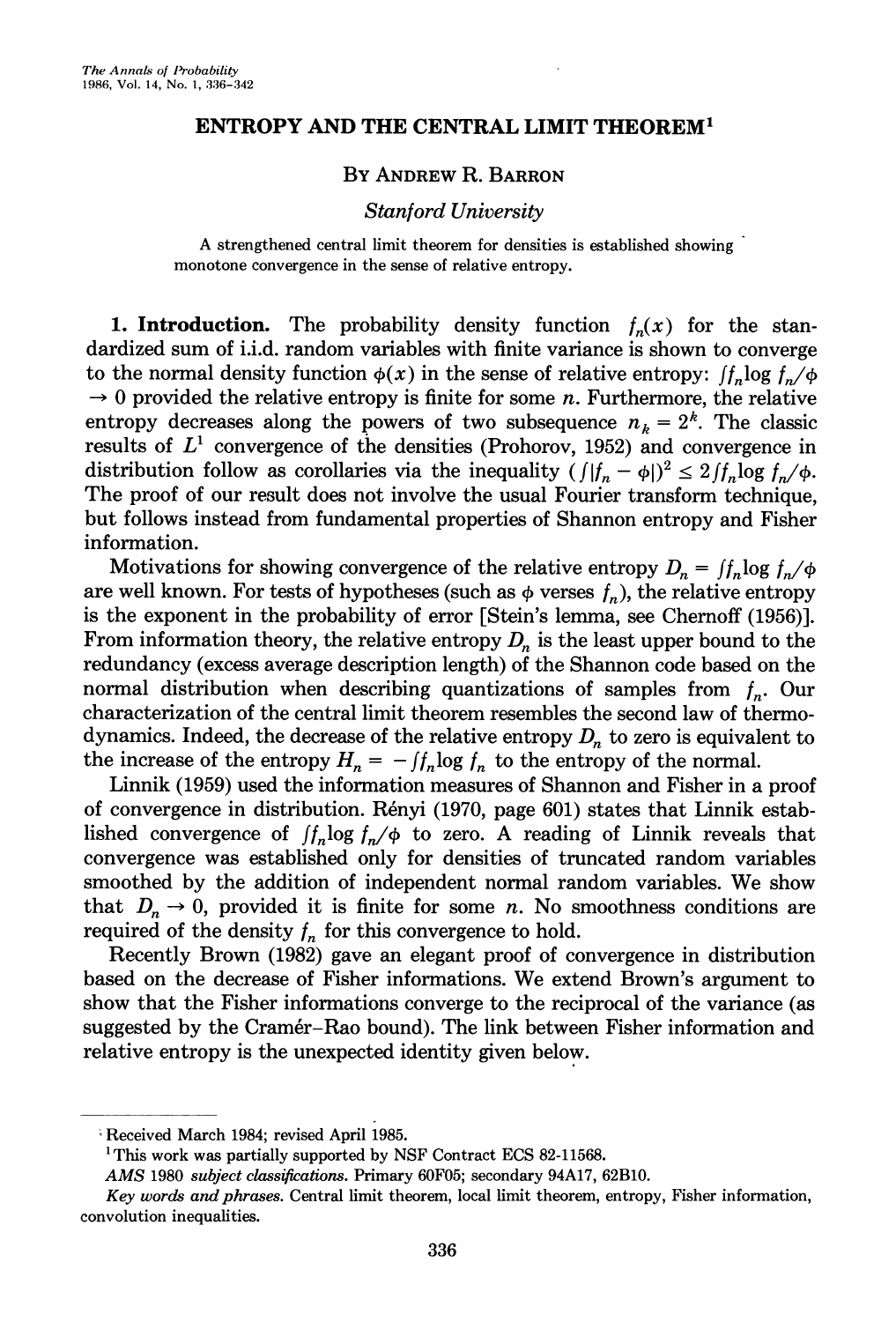**2. Entropy and information.** Let  $X$  be any random variable with finite variance. The relative entropy  $D$  is defined as follows. If  $X$  has a density function  $f(x)$ , then  $D(X) = f(x) \log f(x) / \phi(x) dx$  where  $\phi$  is the normal density with the same mean and variance as f; otherwise  $D(X) = \infty$ . The Shannon entropy  $H(X) = -\int f \log f$  satisfies  $H = (1/2) \log 2\pi e \sigma^2 - D$  where  $\sigma^2$  is the variance. By concavity of the logarithm,  $D$  is nonnegative and equals zero only if  $f = \phi$  a.e. Consequently, the normal has maximum entropy for a given variance.

Let Y be a random variable with continuously differentiable density  $g(y)$  and finite variance  $\sigma^2$ . Define the standardized Fisher information

$$
J(Y) = \sigma^2 E(\rho(Y) - \rho_{\phi}(Y))^2
$$

where  $\rho = g'/g$  is the score function for Y and  $\rho_{\phi} = \phi'/\phi$  is the (linear) score function for the normal with the same mean and variance as Y. The Fisher information  $I(Y) = E\rho^2(Y)$  satisfies  $I = (J + 1)/\sigma^2$ . Since  $J \ge 0$  with equality only if  $g = \phi$ , the normal has minimum Fisher information for a given variance (whence the Cramer–Rao inequality  $I \geq 1/\sigma^2$ ). The standardized informations D and J are translation and scale invariant.

LEMMA 1. Entropy is an integral of Fisher informations. Let  $X$  be any random variable with finite variance, then

(2.1) 
$$
D(X) = \int_0^1 J(\sqrt{t} X + \sqrt{1 - t} Z) \frac{dt}{2t},
$$

where Z is an independent normal random variable with the same mean and variance as X.

Equation (2.1) is derived in Section 4 from the corresponding differential equation  $(d/dt)D(Y_t) = J(Y_t)/2t$  where  $Y_t = \sqrt{t}X + \sqrt{1-t}Z$  and  $0 \le t < 1$ .

Two basic convolution inequalities are needed in the proofs. Let  $X$  and  $Y$  be random variables as above and suppose that the density for Y has a bounded derivative. Let  $V$  be any random variable independent of  $X$  and  $Y$ . Then convolution increases entropy and decreases Fisher information:

$$
(2.2) \tH(X+V) \ge H(X) \text{ and } I(Y+V) \le I(Y).
$$

Equality holds if and only if  $V$  is almost surely constant. These inequalities follow from the convexity of the functions x  $\log x$  and  $x^2$  and are well known.

More specialized convolution inequalities will also be needed. Let  $Y_1$  and  $Y_2$  be independent random variables having densities with bounded derivatives and let  $\alpha_i \geq 0$ ,  $\alpha_1 + \alpha_2 = 1$ , then  $I(\sqrt{\alpha_1} Y_1 + \sqrt{\alpha_2} Y_2) \leq \alpha_1 I(Y_1) + \alpha_2 I(Y_2)$  [see Stam (1959) and Blachman (1965)]. Hence if  $Y_1$  and  $Y_2$  have the same variance,

(2.3) 
$$
J(\sqrt{\alpha_1}Y_1+\sqrt{\alpha_2}Y_2)\leq \alpha_1J(Y_1)+\alpha_2J(Y_2).
$$

Equality holds if and only if  $Y_1$  and  $Y_2$  are normal. An immediate consequence of Lemma 1 is the inequality  $D(\sqrt{\alpha_1}X_1 + \sqrt{\alpha_2}X_2) \le \alpha_1D(X_1) + \alpha_2D(X_2)$  for any independent random variables  $X_1, X_2$  having the same finite variance. This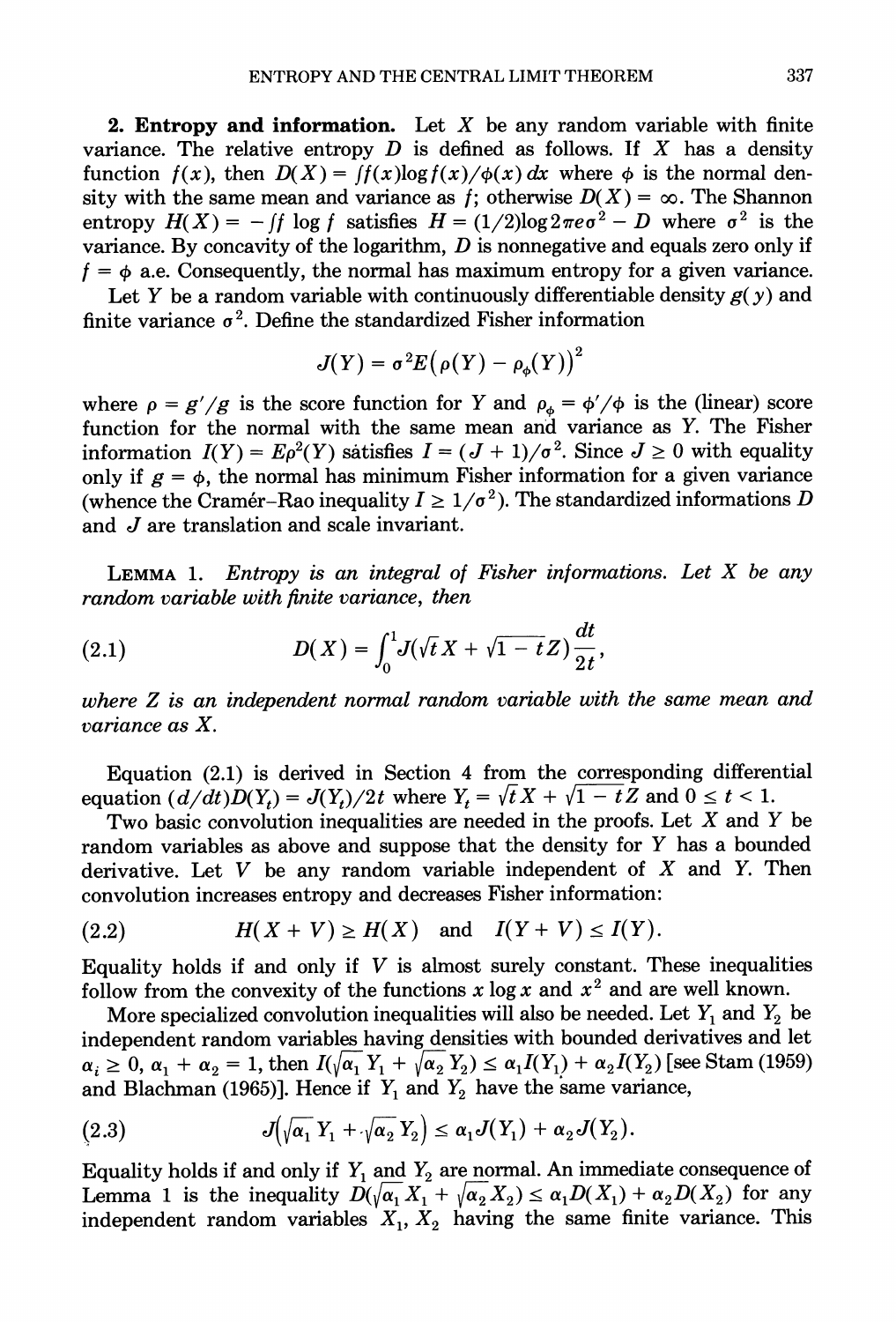inequality for  $D$  may also be deduced from Shannon's entropy power inequality (Shannon, 1948, Stam, 1959, and Blachman, 1965).

**3. Strengthened central limit theorem.** Let  $X_1, X_2, \ldots$  be independent and identically distributed (i.i.d.) random variables with mean zero and variance  $\sigma^2$  and let  $S_n = \sum_{i=1}^n X_i/\sqrt{n}$  be the standardized sum. Let Z be an independent normal random variable with mean zero and variance  $\sigma^2$ .

The following lemma states convergence of the Fisher informations.

LEMMA 2. Let  $S_n$  be the standardized sum and let  $S_n' = \sqrt{t} S_n + \sqrt{1-t} Z$  for fixed  $0 \le t < 1$ . Then  $nJ(S'_n)$  is a subadditive sequence, that is  $(p+q)J(S'_{n+q})$  $\leq pJ(S'_p) + qJ(S'_q)$ . In particular,  $J(S'_{2n}) \leq J(S'_n)$ . Furthermore, the standardized Fisher information converges to zero

$$
\lim_{n\to\infty} J(S'_n)=0.
$$

Equivalently, the sequence of Fisher informations  $I(S_n)$  converges to the Cramér-Rao bound  $1/\sigma^2$ .

The subadditivity follows from the convolution inequality (2.3). Brown (1982) used  $I(S_n') \geq I(S_{2n}')$  to conclude  $I(S_n') - I(S_{2n}') \to 0$  and from this obtained convergence of S<sub>n</sub> in distribution. Inequality (2.2) implies that the sequence  $I(S_n)$ is bounded. The subadditivity and boundedness implies that the limit exists and equals the infimum (Gallager, 1968, page 112). Brown conjectured but did not obtain lim  $I(S_n') = 1/\sigma^2$ . In Section 4 we use Brown's argument plus uniform integrability to complete the proof.

The main result of this note follows. The density function  $f_n$  for the standardized sum  $S_n$  converges to the normal density  $\phi$  in the sense of relative entropy.

**THEOREM.** Let S<sub>n</sub> be the standardized sum. Then  $nD(S_n)$  is a subadditive sequence. In particular  $D(S_{2n}) \leq D(S_n)$ . Furthermore, the relative entropy converges to zero

$$
\lim_{n \to \infty} D(S_n) = 0
$$

if and only if  $D(S_n)$  is finite for some n. Equivalently, the entropy  $H(S_n)$ converges to the normal entropy  $(1/2)$ log $2\pi e\sigma^2$ , provided the entropy is finite for some n.

**PROOF.** The limit exists: Using Lemma 1 the inequalities for  $D$  follow directly from the inequalities for J. Thus  $nD(S_n)$  is subadditive. In particular  $D(S_{mn}) \leq D(S_n)$ . Let p be such that  $D(S_n) \leq \inf_n D(S_n) + \varepsilon$ . Write  $n = mp + r$ where the remainder r is less than p. Using inequality (2.2) we find  $D(S_n) \le$  $D(S_{\hat{m}p}) - (1/2)\log(1 - r/n)$  which is less than  $D(S_p) - (1/2)\log(1 - p/n)$ . Letting  $n \to \infty$  then  $\varepsilon \to 0$  yields lim  $D(S_n) = \inf D(S_n)$ .

The limit is zero: From Lemma 1 we have  $D(S_n) = \int_0^1 J(S'_n) dt/2t$ . Consider the powers of two subsequence  $n_k = 2^k$ . From Lemma 2,  $J(S'_{n_k}) \downarrow 0$  and hence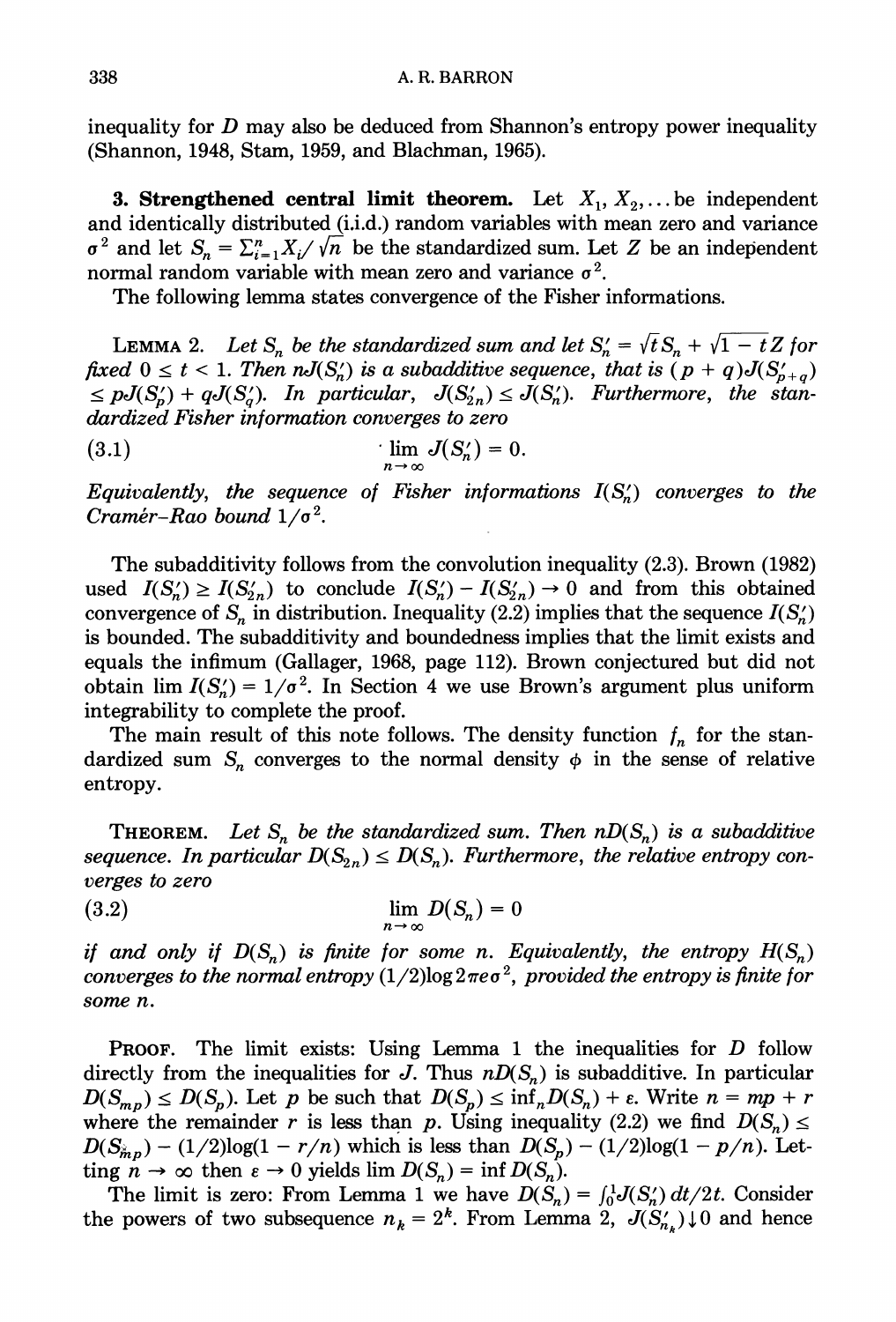$D(S_n)$  of by the monotone convergence theorem, provided  $D(S_n)$  is finite for some  $n$ . The entire sequence has the same limit as the subsequence, hence  $\lim D(S_n) = 0. \Box$ 

COROLLARY. Suppose the entropy  $H(S_n)$  is finite for some n. Then  $S_n$  has a density function  $f_n$  which converges to  $\phi$  in the  $L^1$  sense,

(3.3) 
$$
\lim_{n \to \infty} \int |f_n(x) - \phi(x)| dx = 0.
$$

Furthermore, the quadratic  $log \phi(S_n)$  is a consistent approximation of the log-likelihood log  $f_n(S_n)$ . Indeed the difference converges in  $L^1$  (and hence in probability),

(3.4) 
$$
\lim E|\log f_n(S_n) - \log \phi(S_n)| = 0.
$$

**PROOF.** Immediate from the inequalities  $(|p - q|)^2 \leq 2D$  and  $|p| \log p/q$  $\leq D + (2D)^{1/2}$  for any probability densities p and q where  $D = (p \log p/q)$ . The first inequality is due to Csiszár (1967) and Kullback (1967). The second inequality follows from  $[p(\log p/q)] = \int_A p \log q/p \le P(A) \log Q(A)/P(A) \le$  $Q(A) - P(A) = (1/2)/[p - q]$ , where  $A = \{x: q(x) > p(x)\}$  and P and Q are the distributions corresponding to the densities  $p$  and  $q$ . Similar bounds, but with a constant larger than 2, were given by Pinsker (1964).  $\Box$ 

REMARKS. These conclusions are stronger than the classic result of convergence in distribution which states that  $\lim |F_n(A) - \Phi(A)| = 0$  for fixed sets A with boundary measure zero. Indeed, the  $L^1$  convergence of the densities is equivalent to the uniform setwise convergence of the distributions,  $\lim_{n\to\infty}$   $\sup_{A} |F_n(A) - \Phi(A)| = 0$  where the supremum is over all Borel sets A. [Hence  $\lim_{n \to \infty} |F_n(A_n) - \Phi(A_n)| = 0$  for arbitrarily varying sets  $A_n$ .] Another characterization of convergence in distribution is that

(3.5) lim Eh(Sn) = Eh(Z)

for all bounded uniformly continuous functions  $h$ . A consequence of convergence in relative entropy is that  $(3.5)$  holds for any measurable function h for which  $Ee^{\alpha h(Z)}$  is finite for all  $\alpha$  in some neighborhood of zero [see Csiszár (1975)]. In particular, (3.5) holds for functions  $h(x)$  bounded by some multiple of  $x^2 + 1$ .

# 4. Verification of the details

**PROOF OF LEMMA 1.** We show that  $D(X) = \int_0^1 J(Y_t) dt/2t$  where  $Y_t = \sqrt{t} X +$  $\sqrt{1-t}Z$ . The differential equation  $(d/dt)D(Y_t) = J(Y_t)/2t$  for  $0 < t < 1$  follows by change of variables from de Bruijn's identity  $(d/d\tau)H(X + Z_{\tau}) = I(X +$  $Z_{\tau}$ )/2 (Stam, 1959 and Blackman, 1965) where  $Z_{\tau}$  is an independent normal random variable with mean zero and variance  $\tau$ . For  $\tau > 0$ , de Bruijn's identity holds without conditions on the distribution of X other than finite variance. [Stam (1959) asserts that de Bruijn's identity holds for random variables having a strictly positive differentiable density with finite Fisher information. We show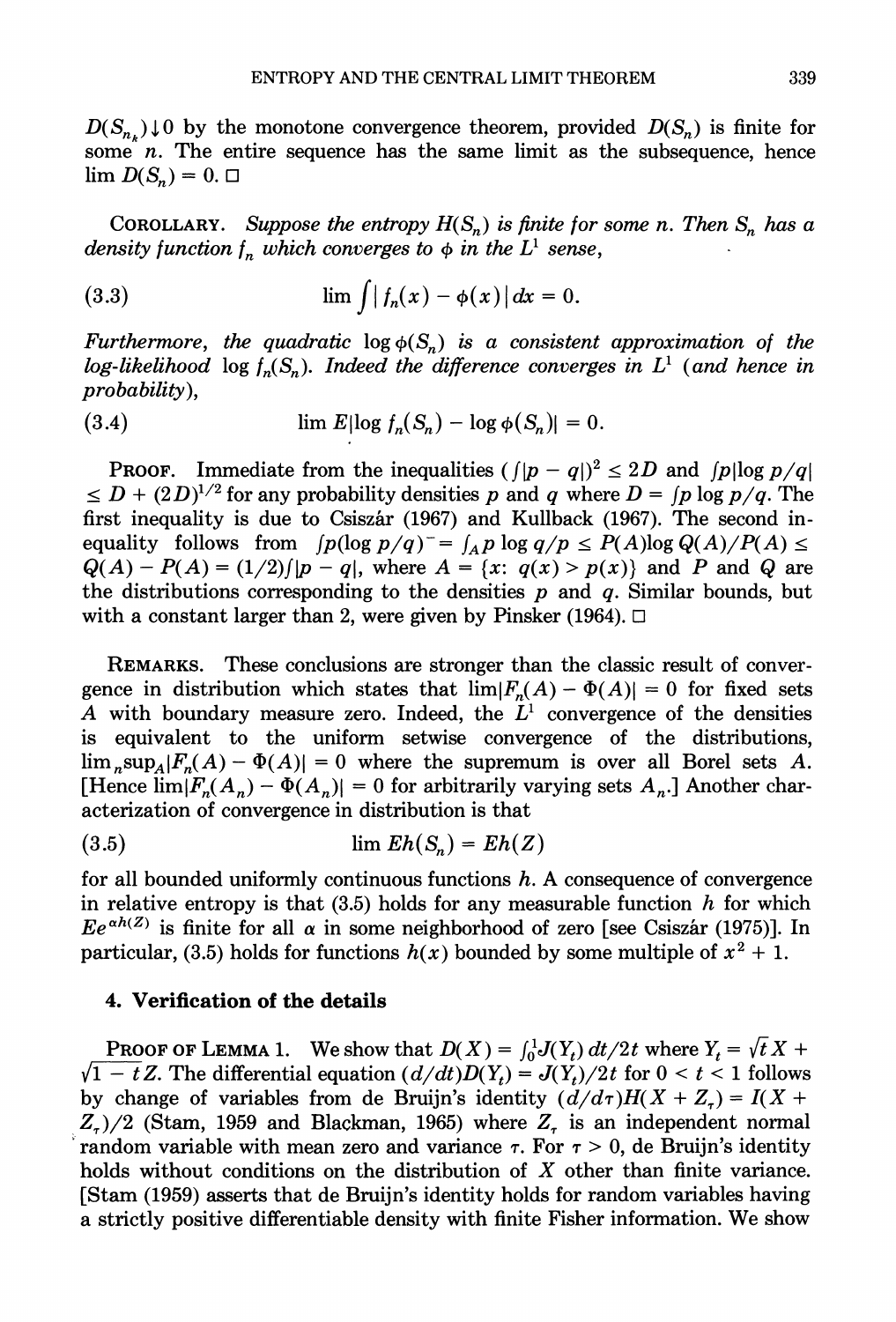this is enough to conclude validity for any random variable  $X$ . Simply fix  $\alpha$  such that  $0 < a < \tau$  and define  $X_a = X + Z_a$ . Then  $X_a$  satisfies Stam's conditions, so  $(d/d\tau)H(X_a + Z_{\tau-a}) = I(X_a + Z_{\tau-a})/2$  which reduces to de Bruijn's identity for arbitrary X. For a direct proof involving several exchanges of differentiation and expectation, each justified by the mean value and dominated convergence theorems, see Barron (1984).]

Inequality (2.2) implies the integrand  $J(Y_t)/t$  is bounded by  $1/1 - t$ . Hence we may integrate the derivative on [a, b] (where  $0 < a < b < 1$ ) to obtain

(4.1) 
$$
D(Y_b) - D(Y_a) = \int_a^b J(Y_t) dt/2t.
$$

Now  $D(Y_a) \le \log 1/\sqrt{1-a}$  from inequality (2.2), thus  $\lim_{a\to 0} D(Y_a) = 0$ . Also  $D(Y_b) \leq D(X) + \log 1/\sqrt{b}$ , so  $\limsup_{b \to 1} D(Y_b) \leq D(X)$ . Note that  $\lim_{b \to 1} Y_b =$ X in probability and hence in distribution, so  $\liminf_{b\to 1}D(Y_b) \ge D(X)$  by the lower semicontinuity of the relative entropy. Thus  $\lim_{b\to 1}D(Y_b) = D(X)$ . If the integral on (0, 1) is finite, then letting  $a \rightarrow 0$  and  $b \rightarrow 1$  in (4.1) we obtain the desired result  $D(X) = \int_0^1 J(Y_t) dt/2t$ . If the integral is infinite, then by Fatou's lemma D is also infinite. This completes the proof of Lemma 1.  $\Box$ 

To prove Lemma 2, we extend the arguments of Brown (1982). First we state his contribution.

BROWN'S RESULT. Fix  $\tau > 0$  and set  $Y_k = S_{2^k} + \underline{Z}_{\tau}$ . Let  $\rho_k = g'_k/g_k$  be the score function for  $Y_k$ . Note that  $Y_{k+1} = (Y_k + Y_k') / \sqrt{2}$  where  $Y_k$  is an independent copy of  $Y_k$ . The score for  $Y_{k+1}$  is the conditional expectation:  $\rho_{k+1}(Y_{k+1}) =$  $E[(\rho_k(Y_k) + \rho_k(Y'_k))/\sqrt{2}|Y_{k+1}]$ . Hence the score of the sum  $\rho_{k+1}(Y_{k+1})$  provides the best estimate of the sum of the scores in the sense of minimum mean-squared error. The corresponding pythagorean relation yields  $I(Y_k) - I(Y_{k+1}) =$  $E[(\rho_k(Y_k) + \rho_k(Y'_k))/\sqrt{2} - \rho_{k+1}(Y_{k+1})]^2$ . This difference sequence must converge to zero, since the sequence  $I(Y_k)$  is decreasing and bounded. Therefore  $E[(\rho_k(Z_{\tau/2}) + \rho_k(Z_{\tau/2}))/\sqrt{2} - \rho_{k+1}((Z_{\tau/2} + Z_{\tau/2}))/\sqrt{2})]^2$  also converges to zero, since the density for  $Y_k = S_{2^k} + Z_{\tau}$  is bounded below by a multiple of the normal  $(0, \tau/2)$  density. But for an arbitrary function v with finite  $Ev^2(Z)$ , the meansquared error of estimation of  $v(Z) + v(Z')$  using any function of the sum  $Z + Z'$  is shown to exceed a multiple of the mean-squared error using the best linear estimate. Consequently, Brown established that

(4.2) 
$$
\lim_{k \to \infty} E\big(\rho_k(Z_{\tau/2}) - \rho_{\phi}(Z_{\tau/2})\big)^2 = 0
$$

and furthermore, since the score is the derivative of the logarithm of the density, the sequence of densities  $g_k$  for  $Y_k = S_{2^k} + Z_{\tau}$  satisfies

$$
(4.3) \t\t gk(y) \to \phi(y)
$$

uniformly on compact subsets. Here  $\phi$  is the normal  $(0, \sigma^2 + \tau)$  density. Brown used (4.3) and let  $\tau \to 0$  to prove convergence in distribution. We use (4.2) and  $(4.3)$  plus a uniform integrability argument to identify the limit of the Fisher informations.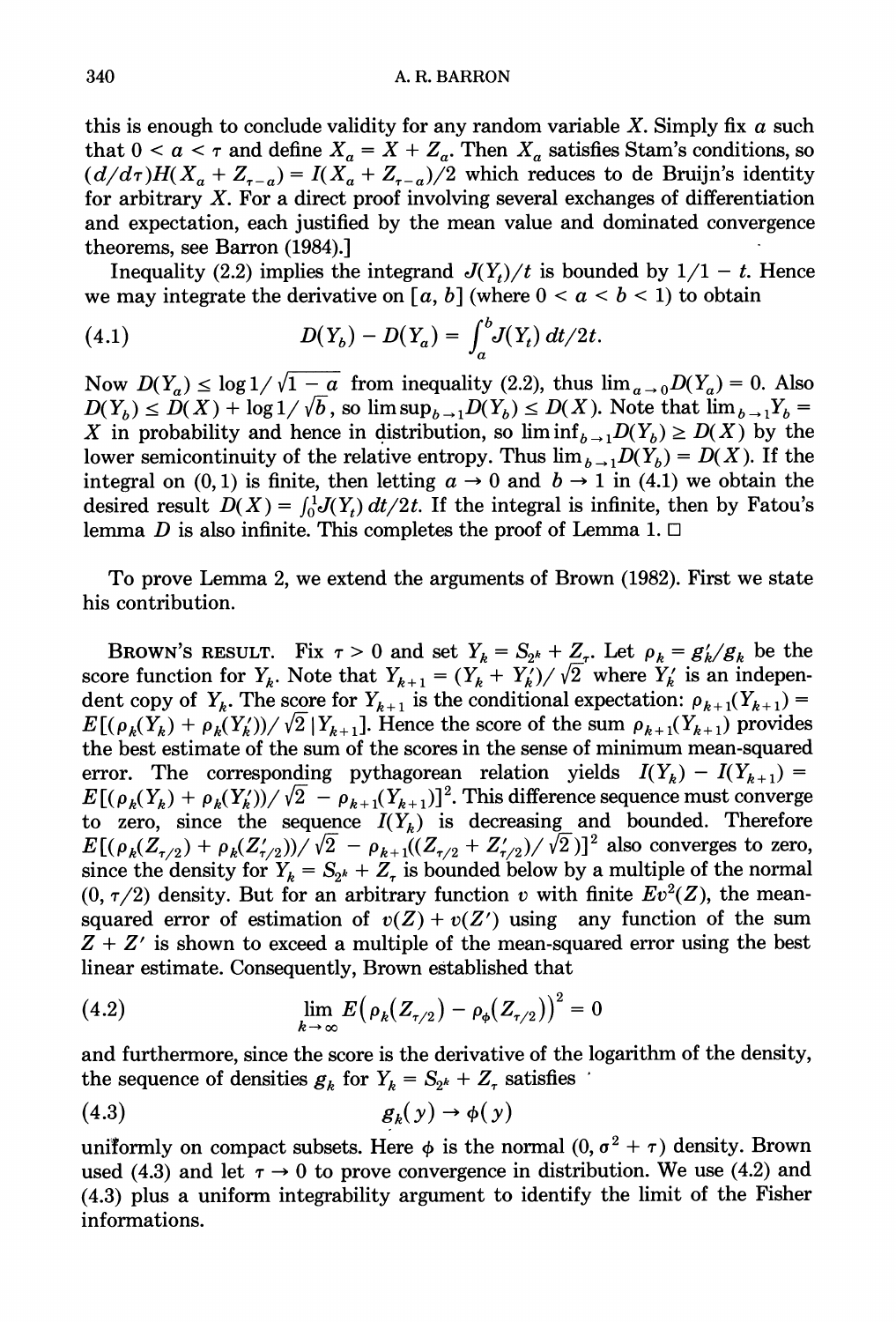**PROOF OF LEMMA** 2. We show that  $\lim I(S_n') = 1/\sigma^2$ . Let  $g_k = g_{k,\tau}$  be the density for  $Y_k = S_{2^k} + Z_{\tau}$ . Note that the Fisher information satisfies  $I(Y_k) =$  $E\rho_k^2(Y_k) = \int \rho_k^2 g_k / \phi \, d\Phi$  where  $\Phi$  is the normal  $(0, \sigma^2 + \tau)$  distribution. From (4.2) the score  $\rho_k$  converges to  $\rho_{\phi}$  in normal  $(0, \tau/2)$  probability and hence in  $\Phi$ probability. From (4.3) and Scheffe's lemma  $\int |g_k - \phi| \to 0$  and hence  $g_k/\phi \to 1$ . in  $\Phi$  probability. The product of sequences convergent in probability is also convergent in probability. Thus  $\rho_k^2 g_k/\phi$  converges to  $\rho_a$  in  $\Phi$  probability. Consequently,

(4.4) 
$$
\lim_{k \to \infty} \int \rho_k^2 \frac{\mathcal{B}_k}{\phi} d\Phi = \int \rho^2 \phi d\Phi
$$

provided the integrand  $\rho_k^2 g_k/\phi$  is uniformly  $\Phi$ -integrable. By Lemma 3 the integrand is less than a multiple of  $g_{k,27}/\phi$ . From inequality (2.2)  $H(S_{2^k} + Z_{2^k}) \ge$  $H(Z_{2r})$ , we find that the relative entropy  $\int (g_{k,2r}/\phi) \log(g_{k,2r}/\phi) d\Phi$  is bounded. But bounded relative entropy implies uniform integrability of the density ratio by a standard argument (Billingsley, 1979, page 188). Hence Equation (3.4) is valid, which means lim  $I(Y_k) = 1/(\sigma^2 + \tau)$ . By change of variables lim  $I(S_{2^k}) =$  $1/\sigma^2$  where  $S_n' = \sqrt{t}S_n + \sqrt{1-t}Z$ . By subadditivity, the entire sequence has the same limit as the subsequence, hence lim  $I(S'_n) = 1/\sigma^2$ .

In the above proof we used the following simple result.

LEMMA 3. Let  $g<sub>r</sub>$  be the density for  $Y = X + Z<sub>r</sub>$  where X is an arbitrary random variable and Z, is an independent normal  $(0, \tau)$  variable. Then  $(g'_{\tau}(y))^2$  $\leq c_{r}g_{2r}(y)g_{r}(y)$  where  $c_{r} = 4\sqrt{2}e^{-1}/\tau$ .

**PROOF.** Let  $\phi$ , denote the normal density function for  $Z_t$ . The normal density has a bounded derivative  $\phi'_n(z) = -z\phi_n(z)/\tau$  and hence the density  $g_r(y) = E\phi_r(y - X)$  has a bounded derivative  $g'(y) = E\phi_r(y - X)$ . (The implicit exchange of limit and expectation is valid by application of the mean value and bounded convergence theorems.) Thus  $(g'_{\tau}(y))^2 = (E(y - X)\phi_{\tau}^{1/2}(y (X)\phi_\tau^{1/2}(\mathbf{y}-X)/\tau)^2$  and by the Cauchy-Schwartz inequality this does not exceed  $E(y - X)^2 \phi(x - X)g(x)/\tau^2$  which is less than  $c_x E(\phi_{2x}(y - X)g_{x}(y))$  $c_{\tau}g_{2\tau}(y)g_{\tau}(y)$ . This is the desired result.  $\Box$ 

**5. Examples.** For the relative entropy to be finite for some n it is sufficient but not necessary for the density to be bounded for some  $n$ . By modifying an example in Kolmogorov and Gnedenko (1954, page 223), we find unbounded densities for which the relative entropy either becomes finite or remains infinite.

Let  $f_r(x)$ ,  $r > 0$  be the family of probability density functions proportional to  $|x|^{-1}/(\log|x|^{-1})^{1+r}$  on  $|x| \le e^{-1}$ . This density has entropy  $H(f_r) = -\infty$  for  $r \le 1$ and  $H(f_r) = -(r^2(r - 1))^{-1} - \log r/2$  for  $r > 1$ . The *n*-fold convolution  $f_r^{(n)}$ exceeds a multiple of  $f_{nr}(x)$  and is less than a multiple of  $f_{nr}(x/n)$  for x in a neighborhood of zero. Consequently, the entropy  $H(f_r^{(n)})$  is infinite  $(-\infty)$  for  $n \leq 1/r$  and finite for  $n > 1/r$ . Therefore, the standardized *n*-fold convolution converges to the normal density in the relative entropy sense, although the density remains unbounded for all  $n$ .